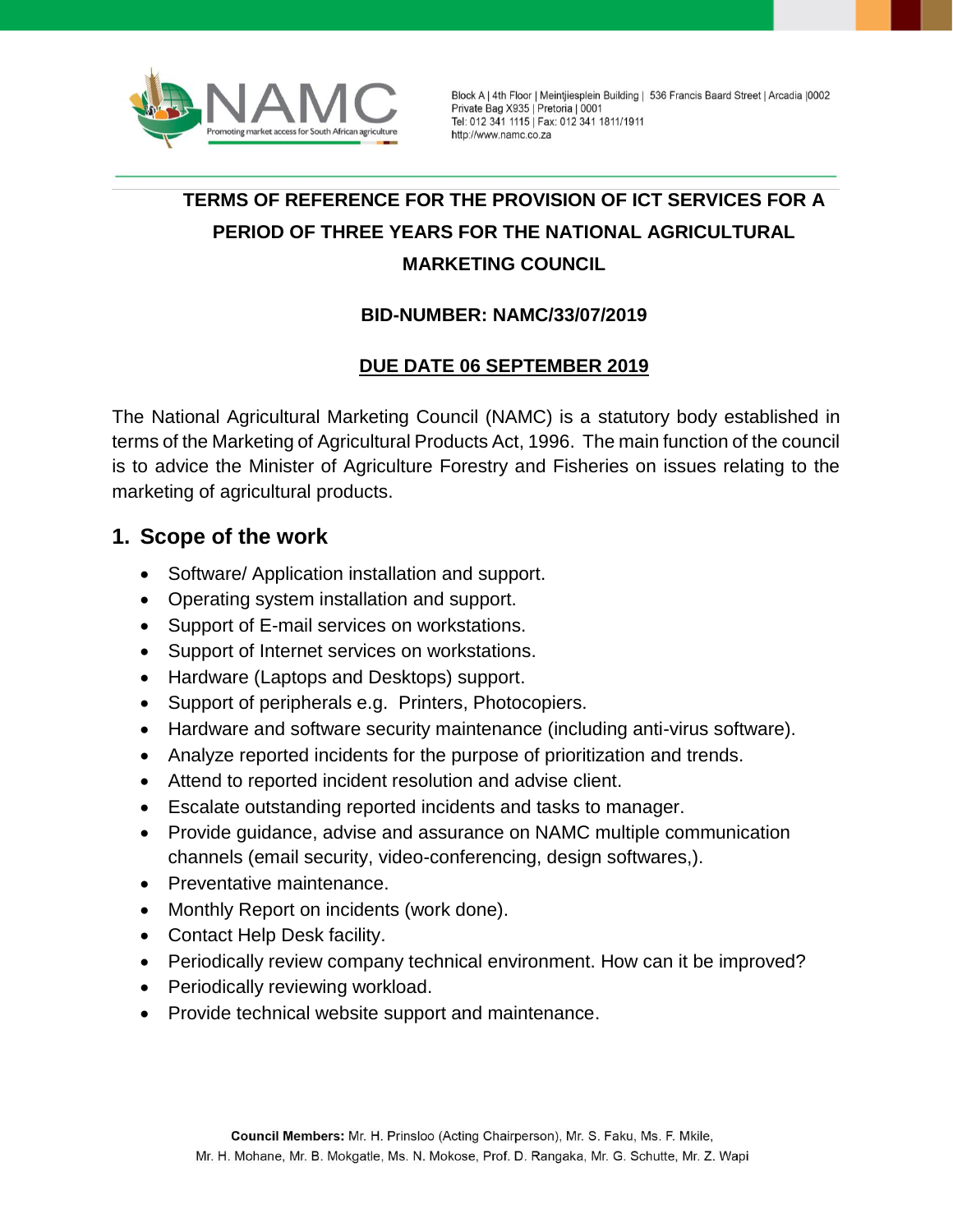# **2. Server Support**

- Installation, maintenance and troubleshooting of Microsoft Windows operating system.
- Installation, maintenance and troubleshooting of Active Directory.
- Installation, maintenance and troubleshooting of Microsoft Exchange Server.
- Installation, maintenance and troubleshooting of File Server.
- Installation, maintenance and troubleshooting of Print Server.
- Server Hardware support.
- Securing the server Infrastructure including Microsoft updates and patches updates.
- DNS, DHCP and WINS network infrastructure maintenance.
- Server Capacity and Availability Management.
- Development of scripts for roll-outs.
- Maintain inventory of Computer rooms.
- Support of internal LAN/WAN infrastructure hardware, software and peripherals.
- Monitoring of data lines.
- Report to Management on Server Status and Problem Resolution.
- Air-conditioners and UPS management in Server rooms.
- Quality control and implementation of company's policies, procedures and standards.
- Preventive maintenance.
- Implement any new policy, permission, logon script, or scheduled server modification.
- Reboot Servers if needed.
- Assist the NAMC with the technical support of its website (service provider is expected to manage the transfer of NAMC website content to host the site in NAMC internal server or one identified by the service provider).
- Monthly Report on incidents (work done).

### **3. Backup services**

- Perform Backup of data/information on servers (daily, weekly and monthly).
- Perform Backup of E-mails.
- Perform online backup.
- Perform test restore.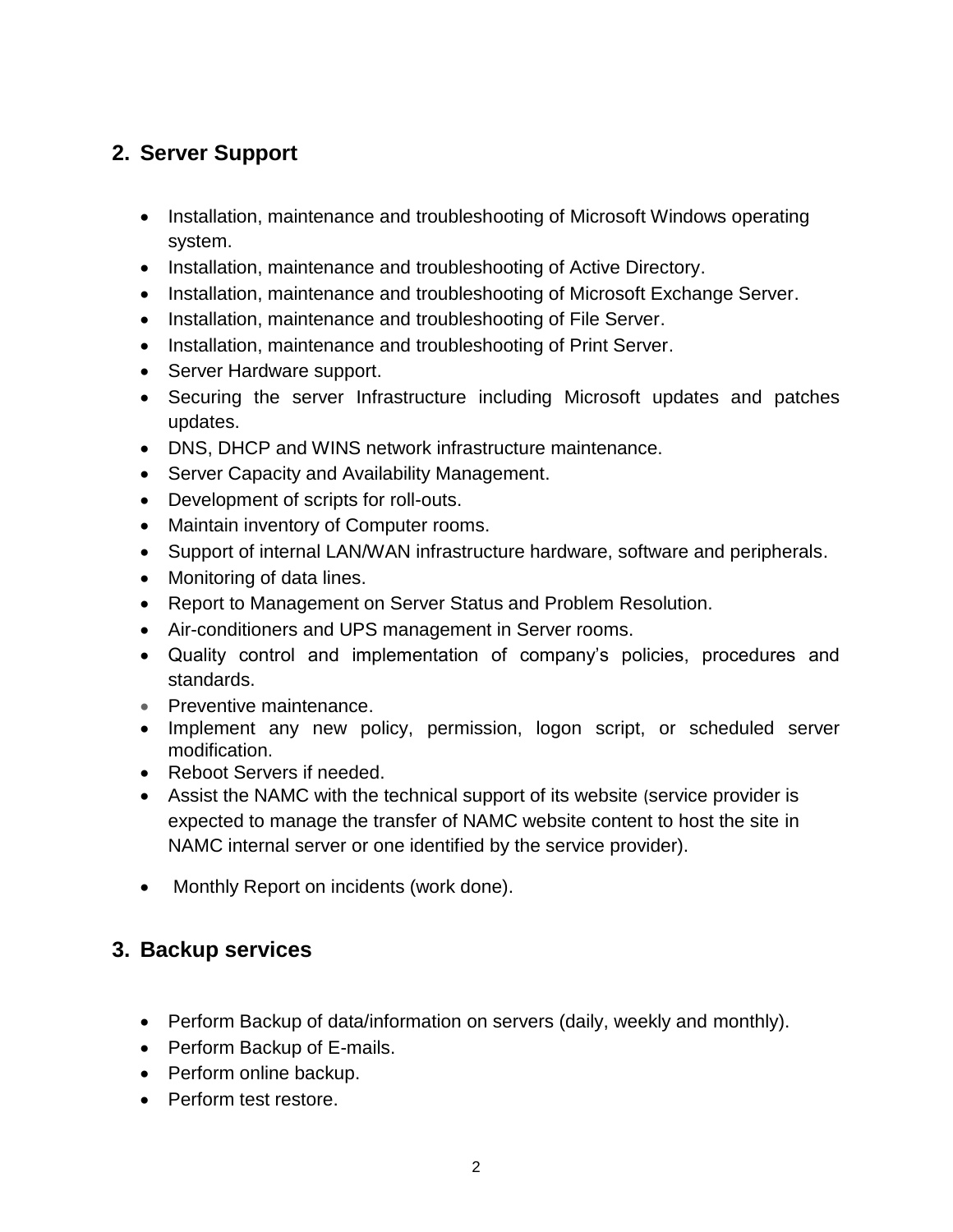- Availability and restore of data when needed.
- Manage backup schedules and policies.
- Train identified staff in managing back-up services
- Support internal and external backup devices.
- Analyze reported incidents for the purpose of prioritization and trends.
- Attend to reported incident resolution and advise client.
- Update and roll out of security patches.
- Administration tape schedules and offsite storage.
- Preventative maintenance.
- Website back-up services
- Monthly Report on incidents (this includes status of backup performed, restore done).

# **4. Documentation**

- Develop and Implement IT Standard Operating Procedure (SOP).
- Assist in the development of ICT policies.
- Monthly Reports (Status of calls).
- Keep a log of everything you have fixed or performed maintenance on.
- Uptime/Downtime reports.
- Audit network for unauthorized changes.
- Periodically reviewing all of the above, is documentation up to date?
- Has the Disaster Recovery Plan been updated to reflect changes in the environment?

# **5. Consulting and Planning**

- Consult with departments on ways to use ICT in teaching, research, administration and communications.
- Identify new technologies to allow Staff to be more productive/effective creative and innovative.
- Provide project management in the introduction of new systems and applications – conduct internal workshop. .
- Evaluate hardware and software products and make purchasing recommendations.
- Stay abreast of current and emerging standard products and pricing
- Assist users in acquiring hardware and software.
- Evaluate software for System Admin purposes.
- Performance Monitoring/Capacity Planning- Budgeting for the future.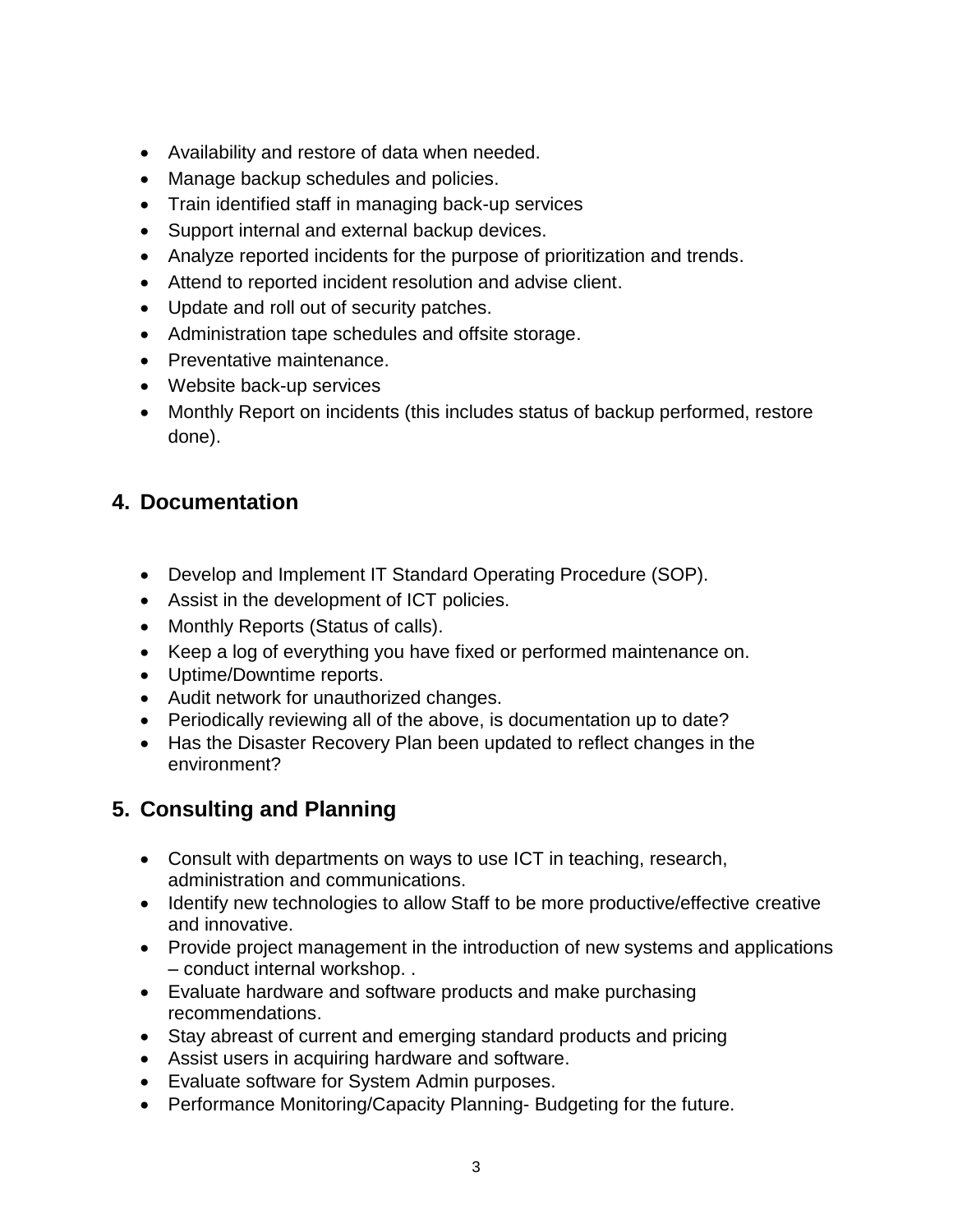# **6. Mobile Device Support**

- SmartPhones.
- iPhone (each version supported only as long as Apple provides support)
- Blackberry (version 5.0 and above)
- Winmobile (version 6.5 and above)
- Android (version 2.0 and above)
- Tablet Computers.

### **7. Initial or Occasionally**

- Test disaster recovery process to an alternate site, in case of emergency.
- Test the backup restore procedure.
- Get a performance baseline for things like %Processor Time, Page filing, Disk Queues.
- Change Service Account Passwords, this could be done quarterly.

### 8. **Service Metrics**

Desktop support service requests categorized as follows:

| <b>Nature</b> | <b>Examples</b>                                                                  | <b>Response</b>   |
|---------------|----------------------------------------------------------------------------------|-------------------|
| <b>Urgent</b> | Problems that affect departments/buildings                                       | same business day |
| Important     | Problems that prevent a user from<br>performing job responsibilities             | 1 business day    |
| <b>Normal</b> | Problems that delay or inconvenience a<br>user                                   | 2 business days   |
| Low           | Problems associated with using features of<br>an application or software product | 4 business days   |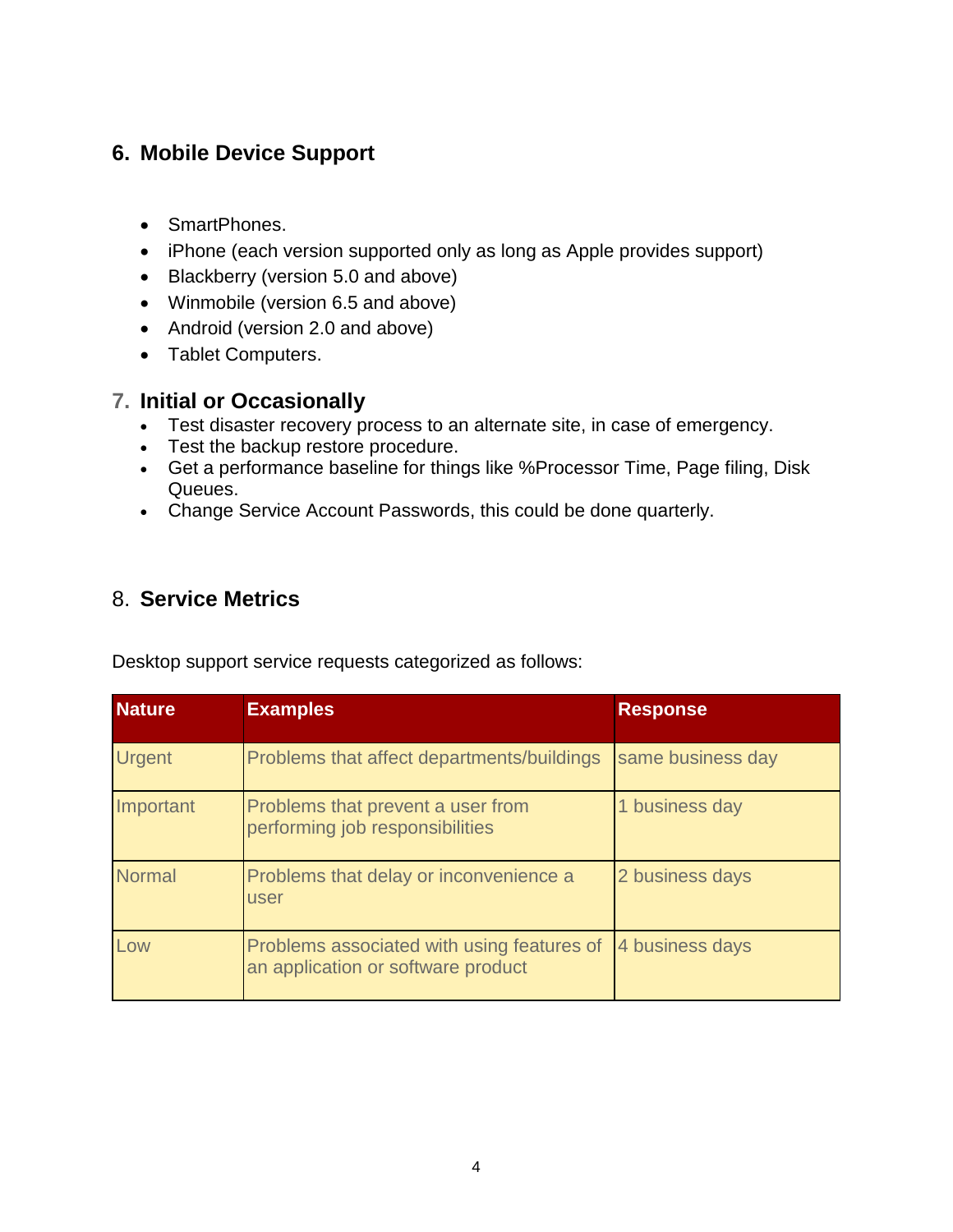### **ADDITIONS TO ANNEXURE OUTSOURCE OF IT FUNCTION**

### **1. COORDINATE THE IMPLEMENTATION OF IT POLICIES**

• Develop IT procedures and systems to the ensure operational effectiveness and efficiency of IT infrastructure through the development of IT policies and procedures

### **2. COORDINATE ICTT RESOURCES AND SPECIAL PROJECTS**

- Manage services and SLA in accordance with relevant legislation and contractual obligation for Praxis.
- Manage services and SLA in accordance with relevant legislation and contractual obligation for Thoughtcorp.
- Evaluate data processing proposals to assess project feasibility and requirements.
- Quarterly prepare and review project reports.
- Quarterly Coordinate and monitor IT security Levels.
- Review and upgrade Information Security on a constant basis.
- Coordinate the implementation of IT strategic plan.
- Coordinate and maintenance of the email services, internet. Intranet, network media (Server Exchange)
- Coordinate and maintenance of Wi-Fi and physical network including LAN
- Coordinate Backup systems and strategy.
- Coordinate the installation and maintenance of all ICT related hardware and software.

#### **3. KNOWLEDGE MANAGEMENT**

- Consult with NAMC staff to determine their needs, through engagements in order to find solutions to problems
- Develop and implement a knowledge management systems strategy to systematically gather, re-package, store and disseminate knowledge in a manner that eliminates duplication of efforts, re-invention of the wheel, and to enhance efficiency and effectiveness within the NAMC.
- Designs filing formats and systems on "H" Drive for all sections in consultation with Senior Managers and Communications Officer, and in conformity with government standards.
- Designs systems, policies and processes for effective implementation of the knowledge management function at the NAMC.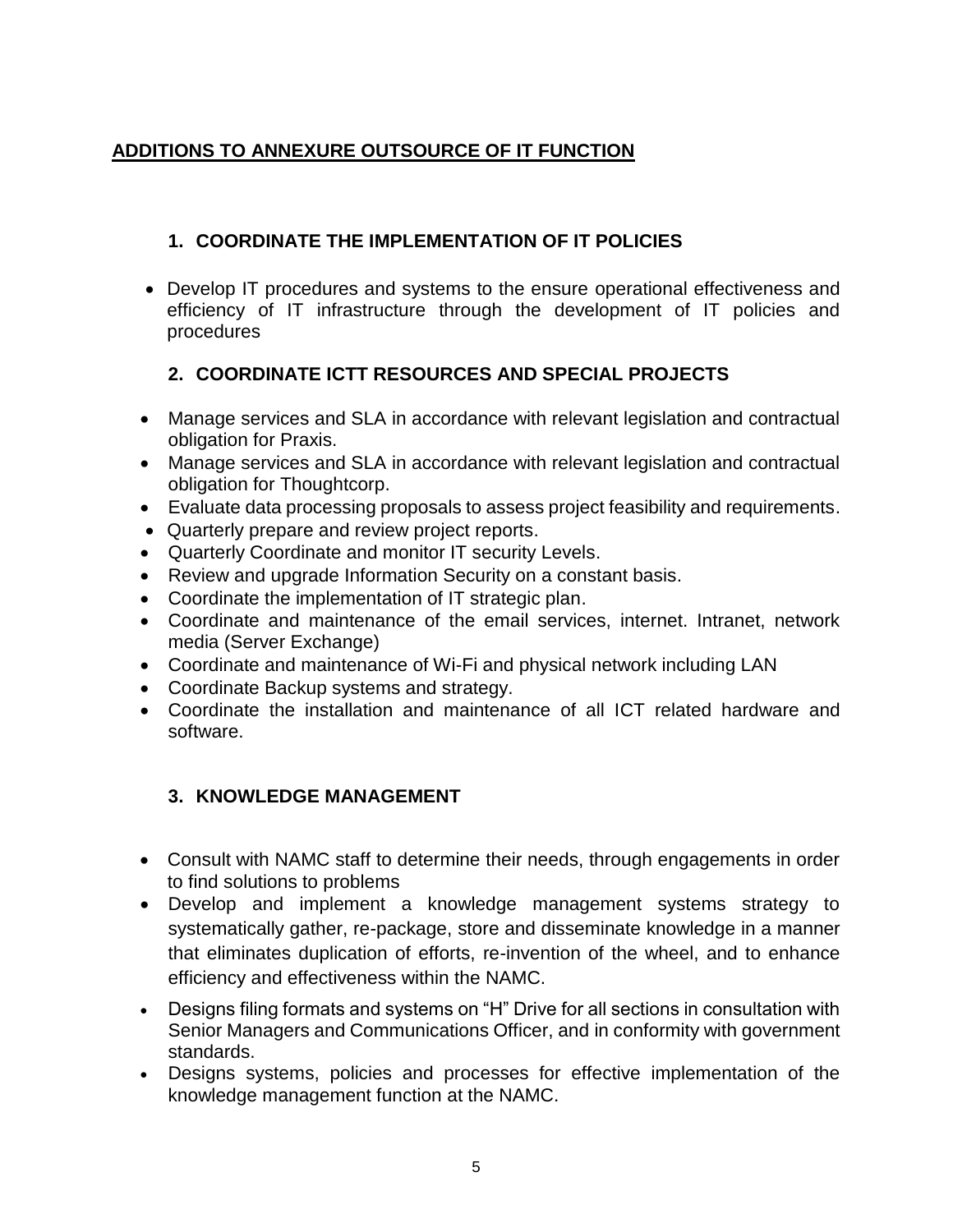- Promotes the use of collaborative tools: managing and sharing information through the NAMC's operational business processes and systems by, among others, strengthening links between knowledge sharing and the information systems.
- Disseminate information about NAMC's knowledge sharing programs to internal and external audiences, including organizing knowledge sharing events (such as knowledge fairs, site visits, interviews).
- Researches and introduces benchmarking in library activities, intranet and data management.
- Maintains consultative and advisory relations with all divisions on issues related to knowledge management and sharing.

#### **4. REPORTING**

- Prepare ICT operational reports once month.
- Prepare quarterly reports for submission to Mancom and Audit & Risk committee.
- Coordinates and convenes the IT committee meetings i.e. developing the agenda and distribution of minutes.

#### <span id="page-5-0"></span>**5. PRICING**

- Support Outsourcing
- Office 365 Plan Exchange-1<sup>1</sup> (50 x
- Office 365 Plan E[1](#page-5-0)**<sup>1</sup>** (31 x
- **Total per Month**

#### **EVALUATION CRITERIA**

Proposals will be evaluated on the 80/20 preference points scoring system: that is, 80% of the points awarded will be based on price, as indicated in the able below; and 20% of the points awarded will be based on B-BBEE codes system, allocated as indicated in the table below**.**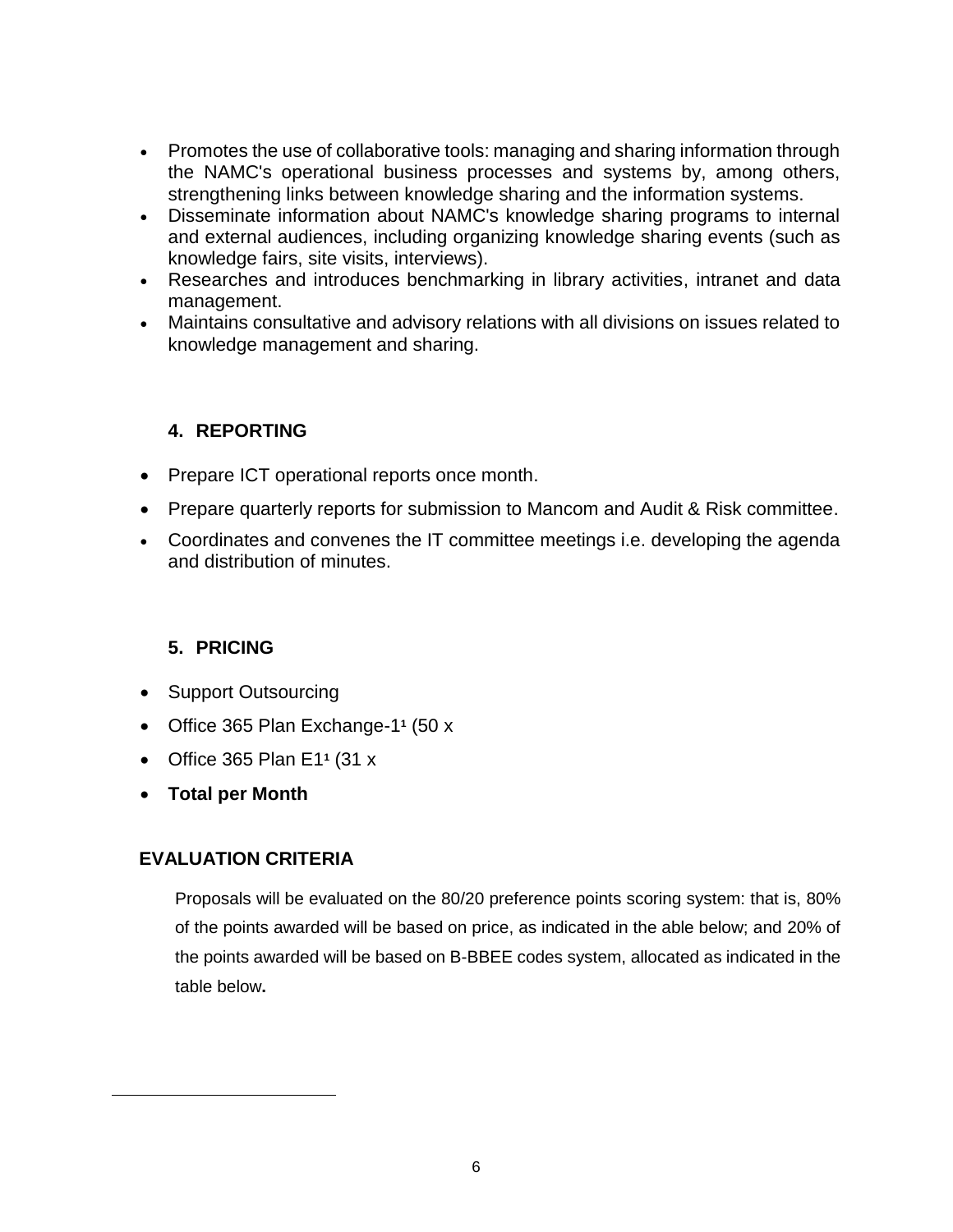| <b>B-BBEE status level of</b><br>contributor | <b>Number of points</b> | <b>Price</b> |
|----------------------------------------------|-------------------------|--------------|
| $\mathbf{1}$                                 | 10                      |              |
| $\overline{2}$                               | 9                       |              |
| $\mathbf{3}$                                 | 8                       |              |
| $\overline{4}$                               | 5                       |              |
| 5                                            | $\overline{4}$          | 80           |
| $6\phantom{1}$                               | 3                       |              |
| $\overline{7}$                               | $\overline{2}$          |              |
| 8                                            | $\mathbf{1}$            |              |
| Non-compliant contributor                    | $\mathbf 0$             |              |
| Total maximum points                         | 20                      | 80           |

- Proposals should make clear the relevant **skills, experience and capacity** of the participant, in respect of this particular TOR
- Proposals must contain the details of the **proposed approach** to be adopted in order to deliver the service in accordance with the TOR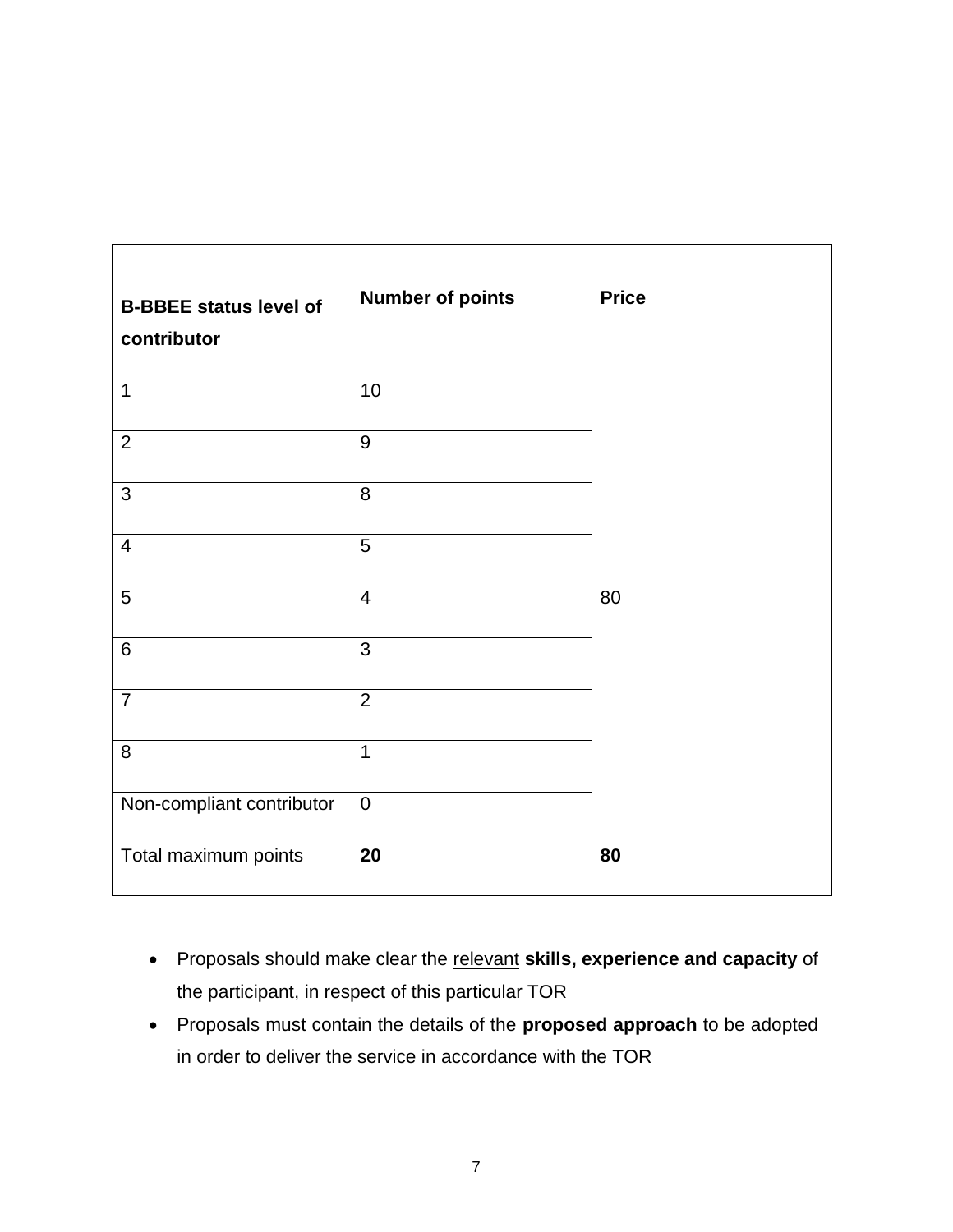• Proposals should clearly indicate whether or not bid participants have the **internal capacity** to meet the requirements of the TOR

### **FUNCTIONALITY EVALUATION CRITERIA**

| <b>No</b>      | <b>Description</b>                                                     | <b>Subdivision of Functional</b><br><b>Criteria</b>                                                                                                                                           | <b>Points</b> | <b>Total</b><br><b>Points</b> |
|----------------|------------------------------------------------------------------------|-----------------------------------------------------------------------------------------------------------------------------------------------------------------------------------------------|---------------|-------------------------------|
|                |                                                                        |                                                                                                                                                                                               | Weighting     |                               |
| $\mathbf{1}$   | <b>Experience, Skills</b><br>and Ability of Service<br><b>Provider</b> | Experience<br>of<br>service<br>provider in<br>the regulatory<br>environment or public sector.<br>(2 points for each year's<br>experience, maximum 10<br>points)                               | 10            |                               |
|                |                                                                        | Experience<br>service<br>of<br>provider in IT services.<br>(2 points for each year's<br>experience, maximum 10<br>points)                                                                     | 10            | 30                            |
|                |                                                                        | Proposal accuracy,<br>quality<br>and completeness.                                                                                                                                            | 10            |                               |
| $\overline{2}$ | <b>Technical Approach</b>                                              | Proposals must contain the<br>details<br>of<br>the<br>proposed                                                                                                                                |               |                               |
|                | and Methodology                                                        | approach to be adopted in<br>order to deliver the service in<br>accordance with the TOR.<br>criteria<br>(These<br>will<br>be<br>evaluated using the format as<br>detailed in the table below) | 20            | 20                            |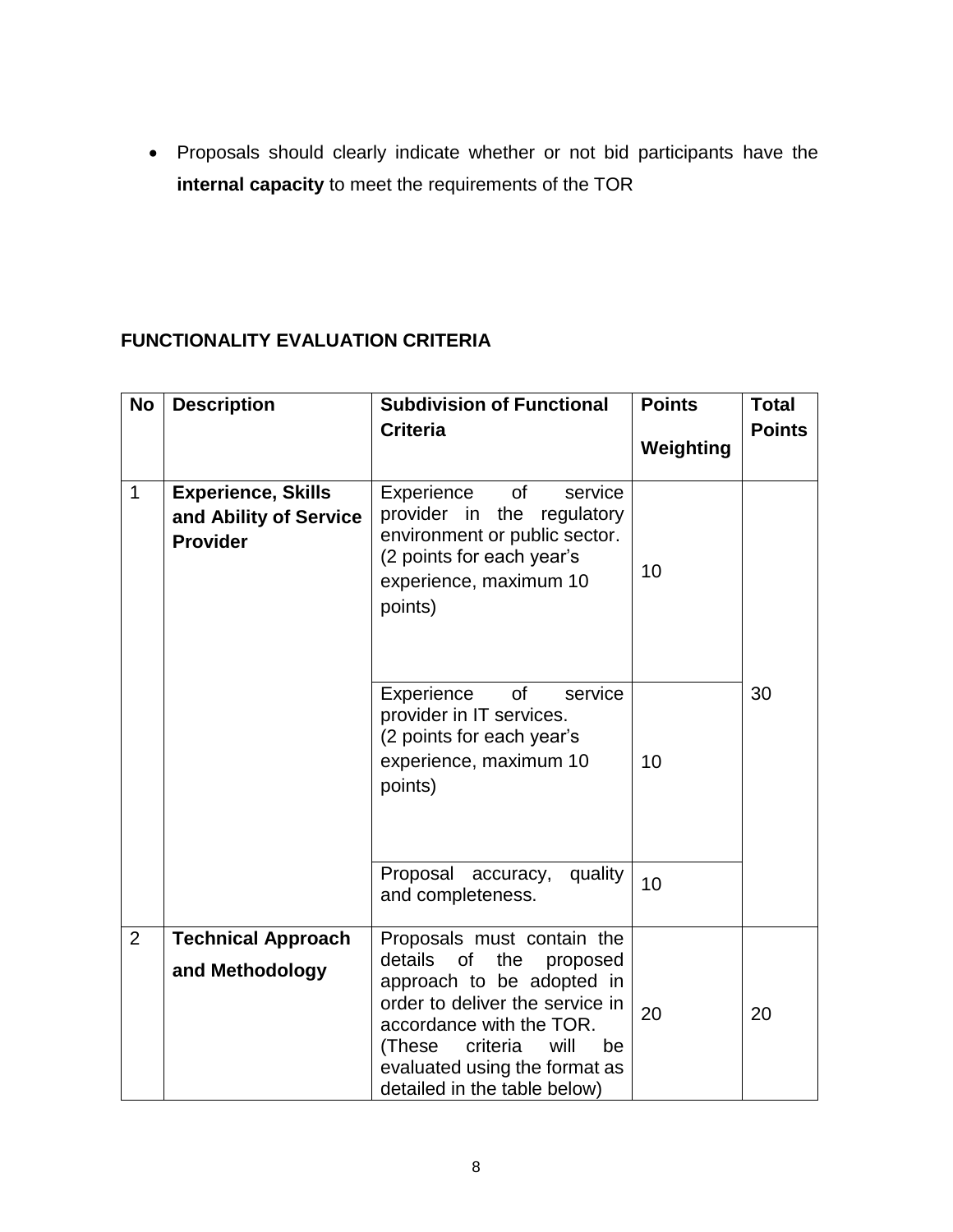| $\overline{4}$ | <b>References</b><br>(contactable clients<br>that were serviced in<br>the past 12 months) | Reference<br>with<br>Letters<br>positive feedback (1 points for<br>reference letter, maximum 5<br>points)                                                                                                                                                                                                                                                                                                                                                                                  | 5  | 5  |
|----------------|-------------------------------------------------------------------------------------------|--------------------------------------------------------------------------------------------------------------------------------------------------------------------------------------------------------------------------------------------------------------------------------------------------------------------------------------------------------------------------------------------------------------------------------------------------------------------------------------------|----|----|
| 5              | <b>Project management</b>                                                                 | Bidders must allocate<br>$\bullet$<br>a project manager for<br>this project<br>The proposal should<br>contain a work plan,<br>showing<br>tasks,<br>timelines<br>Did the bidder give,<br>submit clear proposed<br>project timelines for<br>the project?<br>Does the project plan<br>cater<br>for<br>risk<br>management<br>associated with<br>this<br>project and mitigation<br>strategy?<br>Project<br>management<br>and<br>turn<br>around<br>(Ability<br>management<br>to Deliver on Time) | 10 | 10 |
| 6              | <b>Experience and</b><br>qualification of                                                 | IT<br>Experience<br><b>of</b><br>Partners/Directors)<br>(1 point for each year's<br>experience, maximum 5<br>points)                                                                                                                                                                                                                                                                                                                                                                       | 5  | 35 |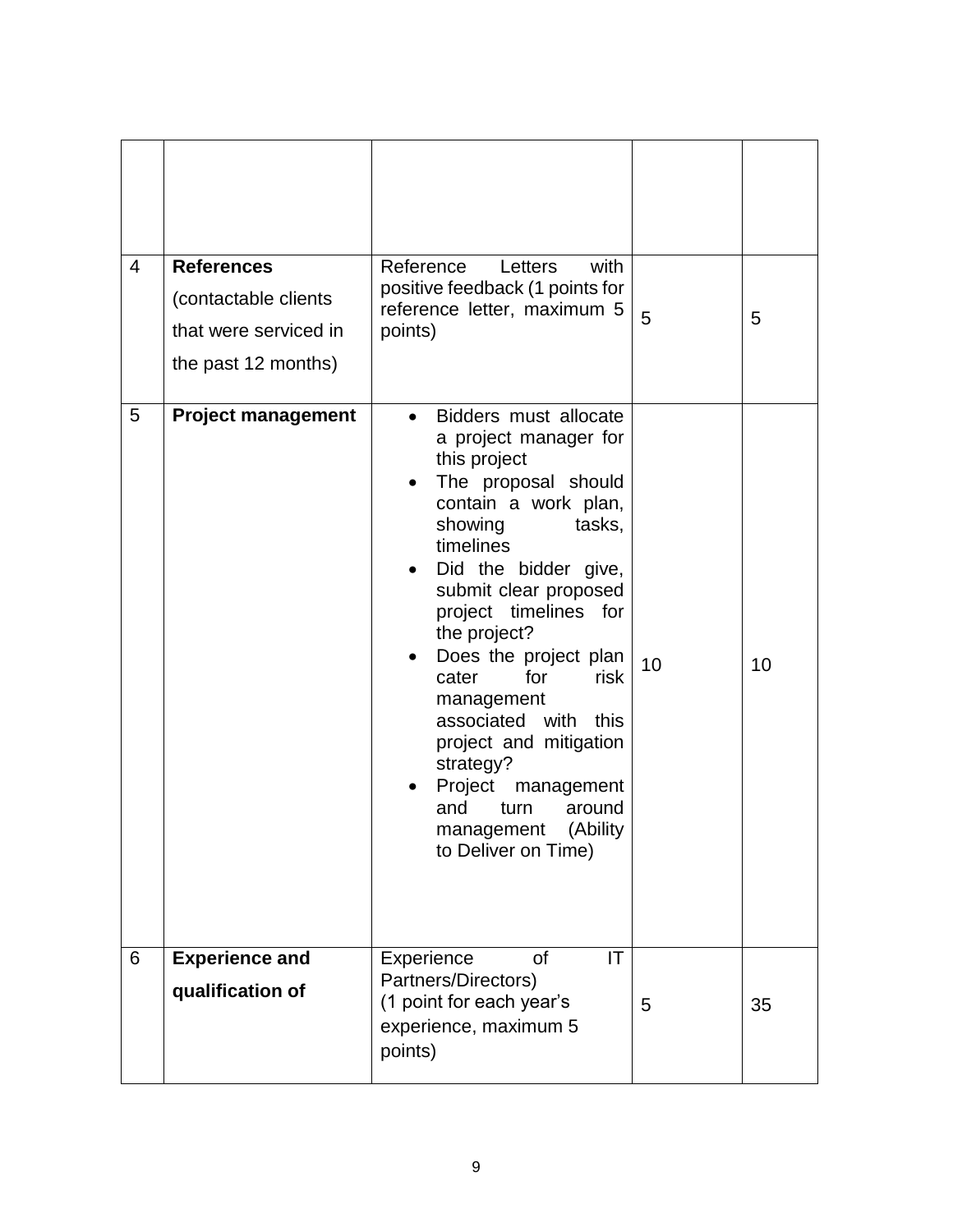| partners, managers                                                                                                               |                                                                                                                                                                                                                     |    |     |
|----------------------------------------------------------------------------------------------------------------------------------|---------------------------------------------------------------------------------------------------------------------------------------------------------------------------------------------------------------------|----|-----|
| and audit staff<br><b>Provide</b><br>a l<br>comprehensive<br><b>CV</b><br><b>Proposals should</b>                                | Experience of IT Managers<br>and Software Developers<br>(2 points for each year's<br>experience, maximum 10<br>points)                                                                                              | 10 |     |
| clearly<br>indicate<br>whether or not bid<br>participants have<br>the<br><b>internal</b><br>capacity to meet<br>the requirements | Proven<br>experience<br>in<br>providing similar successful<br>and effective outsourcing<br>services and in supporting<br>technological changes.<br>(2 point for each year's<br>experience, maximum<br>10<br>points) | 10 |     |
| of the TOR)                                                                                                                      | Experience of IT Specialists<br>in IT. (Certified Information<br><b>System Auditor)</b><br>point for each year's<br>1<br>experience, maximum<br>5<br>points)                                                        | -5 |     |
|                                                                                                                                  | (Proven experience of IT<br><b>Risk Management, ICT</b><br>Governance and<br>management of ICT Audits)                                                                                                              | 5  |     |
| <b>TOTAL</b>                                                                                                                     |                                                                                                                                                                                                                     |    | 100 |
| <b>Minimum threshold for functionality</b>                                                                                       |                                                                                                                                                                                                                     |    | 65  |
|                                                                                                                                  |                                                                                                                                                                                                                     |    |     |

The technical approach and methodology portion of the approach paper will be read in conjunction with the work plan.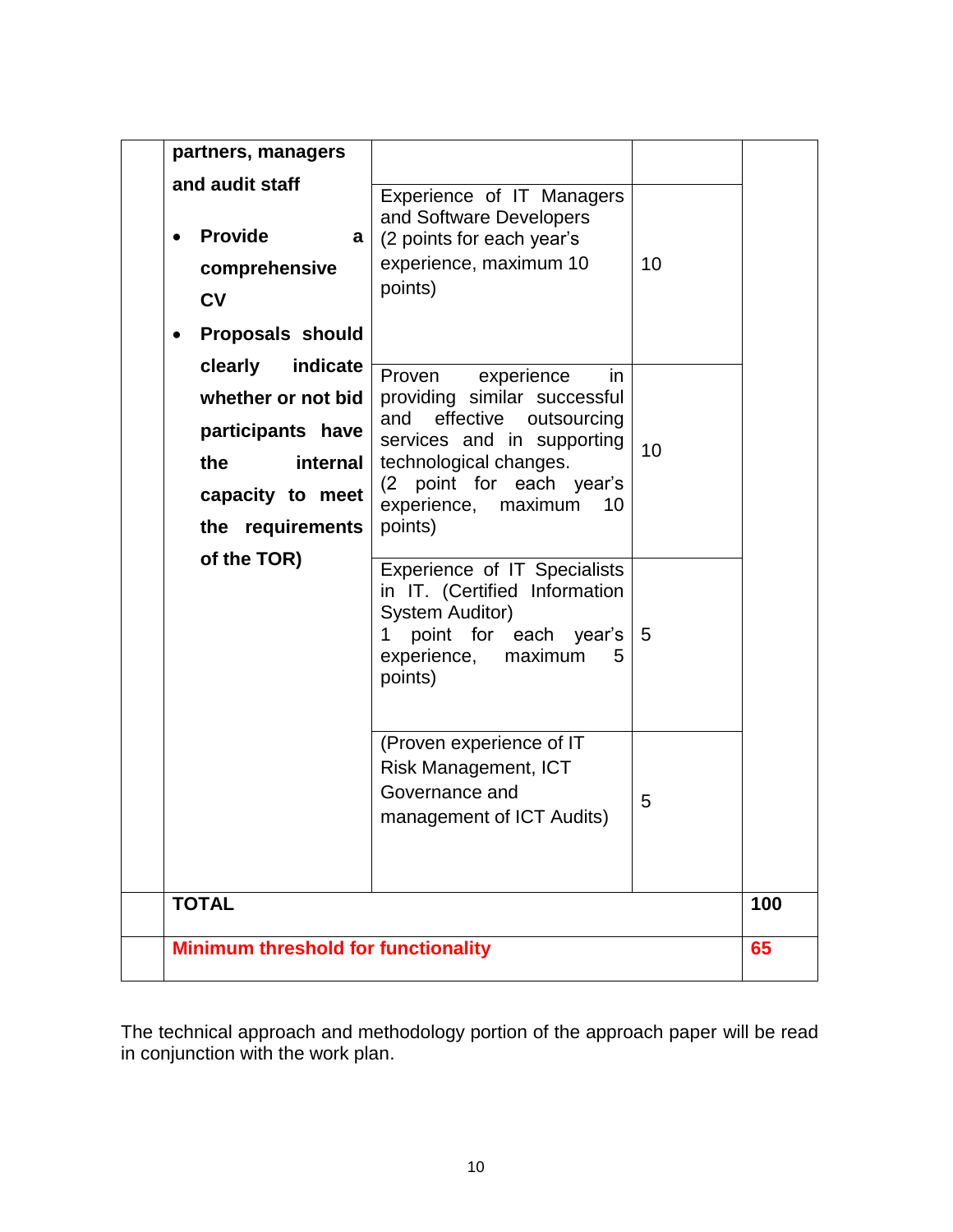The scoring of the approach paper will be as follows:

|                                          | Technical approach and methodology (work plan)                                                                                                                                                                                                                      |
|------------------------------------------|---------------------------------------------------------------------------------------------------------------------------------------------------------------------------------------------------------------------------------------------------------------------|
| Poor<br>(score less<br>than 8)           | The technical approach, methodology and/or work plan is poor / is<br>unlikely to satisfy project objectives or requirements.                                                                                                                                        |
|                                          | The technical approach fails to not deal with the critical aspects of<br>the project as outlined in the terms of reference.                                                                                                                                         |
| <b>Satisfactory</b><br>(score max<br>14) | The approach to performing an it services, including the its<br>methodology, nature, timing and extent of IT procedures to be<br>performed are generic and not tailored for NAMC needs.                                                                             |
|                                          | The approach does not adequately address all the requirements<br>as stipulated in the terms of reference.                                                                                                                                                           |
| Good<br>(score max<br>18)                | The approach to performing an IT services, including the IT<br>methodology, nature, timing and extent of audit procedures to be<br>performed are tailored to address NAMC needs.                                                                                    |
|                                          | The approach is flexible to accommodate possible changes that<br>could appear during execution. The work plan is also<br>comprehensive and easily understandable. The approach<br>adequately addresses the requirements as stipulated in the terms<br>of reference. |
| Very good<br>(score max<br>20)           | The approach to performing an IT services, including the IT<br>methodology, nature, timing and extent of IT procedures to be<br>performed are excellent.                                                                                                            |
|                                          | The approach provides an Innovative strategy to adequately<br>address the requirements as stipulated in the terms of reference.                                                                                                                                     |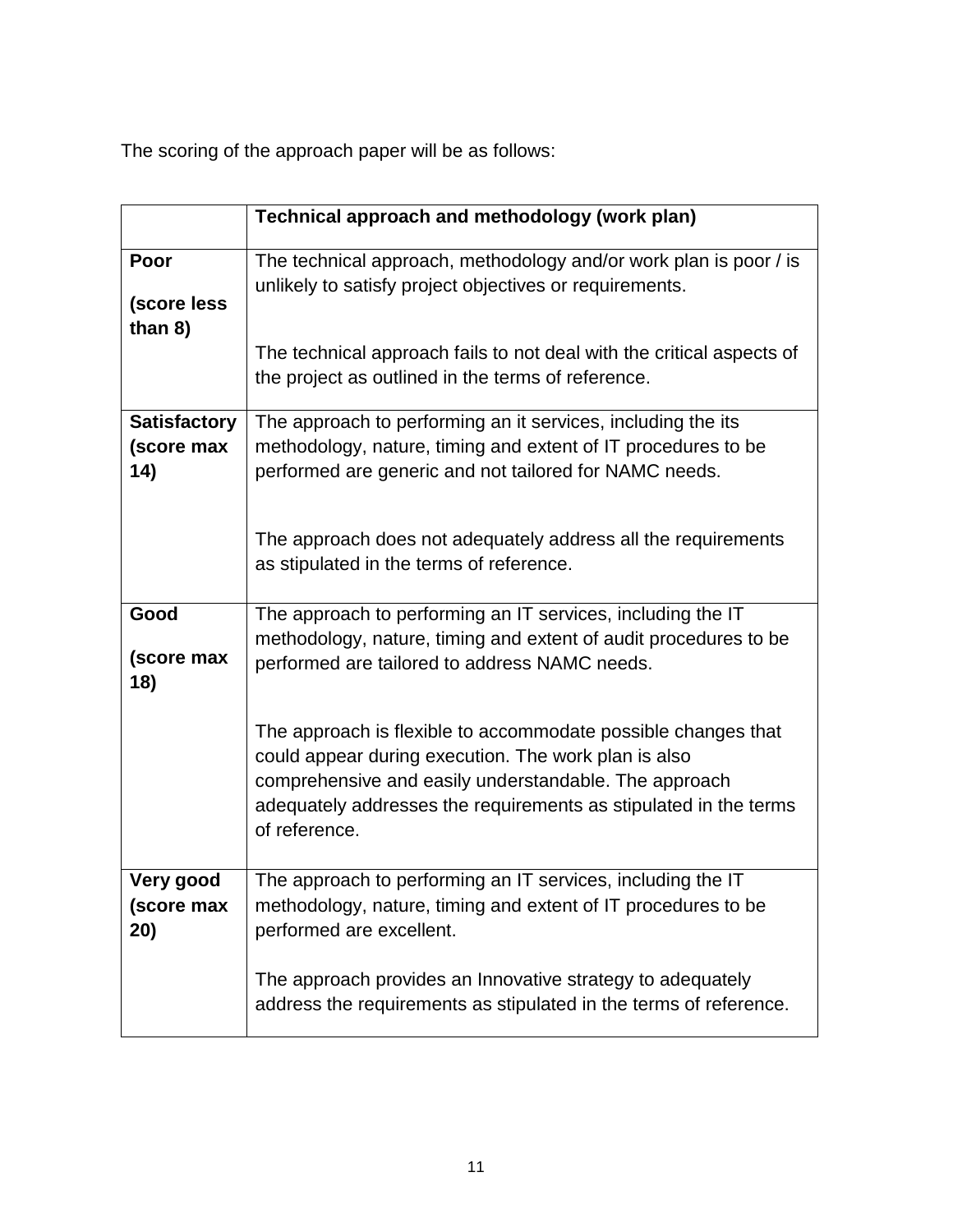Bidders are required to score a minimum of 65% points on functionality to qualify to be evaluated in the next level. Bidders who do not score the minimum of 65% points on functionality will be disqualified and not be evaluated on price and BBBEE.

#### **Submission requirements**

No Tender will be evaluated for approval without the following documents:

- Application forms to be registered on NAMC database
- Original Tax Clearance Certificate
- Original BEE certificate or certified copy
- SBD 1, SBD 2, SBD 3, SBD 4, SBD 6.1, SBD 7.2, SBD 8, SBD 9 (Documents attached)
- General Condition of contract (Documents attached)
- Central Supplier Database (CSD) number and unique number to be provided.

#### TAX VERIFICATION ON THE CENTRAL SUPPLIER DATABASE

- 14.1. The supplier is required to submit a good standing original tax clearance, hence the tax status will be verified directly on the Central Supplier database (CSD) prior to the awarding of competitive bids.
- 14.2. Where the recommended bidder is non-tax compliant, the bidder will be notified in writing and a period of 7 working days will be granted to a supplier to resolve their tax obligations with SARS.
- 14.3. Should the recommended bidder fail to submit a written proof of their tax compliance status in terms of paragraph 14.2, the accounting officers will reject the bid submitted by the bidder.

#### **5. PRESENTATION BY SHORT LIST**

The short-listed candidate may be required to deliver a 20 minutes presentation of their detailed proposal to the NAMC. Candidates will be advised of their specific presentation time at least **3 days** prior to the presentation date.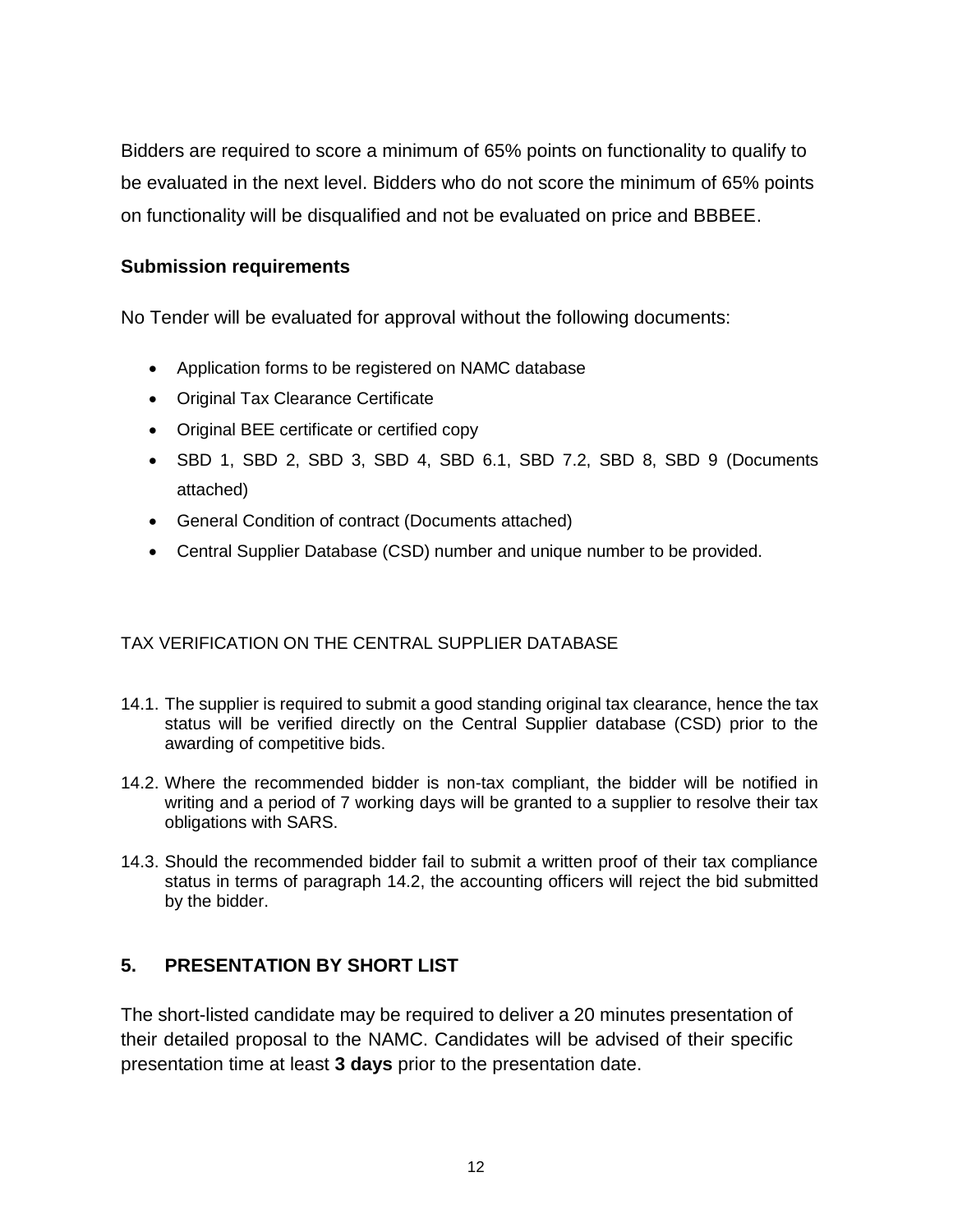#### **CONTRACT MANAGEMENT**

- a) Delivery of the goods and services shall be made by the supplier in accordance with the terms specified in the service level agreement. The details of shipping and/or other documents to be furnished by the supplier are specified in General Conditions of Contract (GCC).
- b) Ongoing reviews based on either terms of reference or any other resolutions that have been passed by management should be conducted by NAMC on services rendered.

NAMC will allocate fictitious hours to the above activities and use the average rate to calculate a ceiling price for the 3 -year contract period. The ceiling price will be used for evaluation purposes only.

#### **Disbursements**

The bid documentations will be made available to bidders free of charge.

We need one original copy and five copies of proposals.

#### **Submissions requirements**

A document with specific deliverables can be obtained from NAMC website [\(www.namc.co.za\)](http://www.namc.co.za/) or for collection between office hours: 08h00 to 16h00 at the attached address

.Applications/submission should be addressed to the:

National Agricultural Marketing Council

Old Mutual Building, Block A, 4<sup>th</sup> Floor

536 Francis Baard Street

Meinjiesplein, Arcadia, Pretoria, 0001